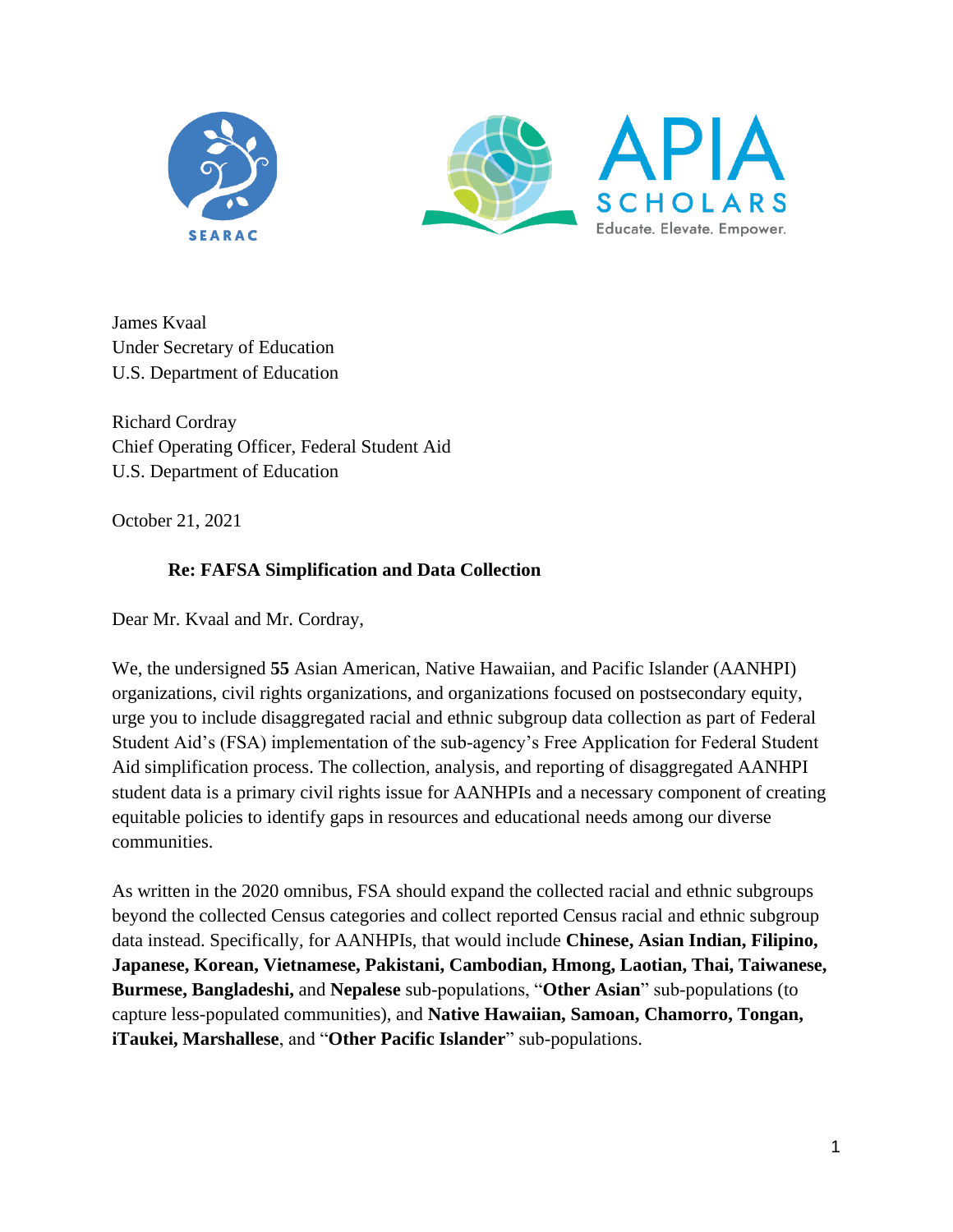The AANHPI population is tremendously diverse. The US Census Bureau reports data annually on at least 22 distinct, self-identified AANHPI groups, each with unique linguistic, cultural, and historical differences. In particular, Native Hawaiian and Pacific Islanders (NHPI) and Southeast Asian Americans (SEAA) face unique and significant challenges with educational access and attainment compared to the broader Asian American subgroup. These differences are lost when data systems aggregate the AANHPI community in ways that mask inequities in outcomes.

Aggregated AANHPI data obscures the disparities and unique challenges faced by SEAA and NHPI communities. Where disaggregated data is available, it often reveals vast differences in education and socioeconomic needs among the broader AANHPI populations. According to data from the US Census Bureau, around a quarter of SEAA adults aged 25 and older do not have a high school diploma, compared to 12% of all Asians and 12% of the total population.<sup>1</sup> An additional 42% of Cambodian, 44% of Hmong, 48% of Lao, and 37% of Vietnamese American high school graduates have not continued on to earn their bachelor's degree, compared to 29% of all Asians.<sup>2</sup> The proportion of NHPI adults who have not enrolled in any postsecondary education is particularly high for NHPI ethnic sub-groups, including 57.9% of Samoans, 56.8% of Tongans, 53.0% of Native Hawaiians, and 49.3% of Guamanians or Chamorros.<sup>3</sup> As students from low-income, refugee communities that have been underserved and marginalized, structural inequities, such as lack of language access and culturally relevant support, negatively affect SEAA students' opportunities in school. Inequities persist through higher education as well, with SEAA and NHPI students often lacking support navigating the college admissions process and being unable to afford higher education. Among NHPI students who do attend college, persistence and degree attainment are also relatively low. NHPI college students have the highest attrition rates of any ethnic sub-group in the AANHPI community. A significant proportion of Samoans (58.1%), Tongans (54.2%), Native Hawaiians (50.0%), and Guamanians or Chamorros  $(47.0\%)$  who begin college leave without earning a college degree.<sup>4</sup>

Disaggregated data also reveals disparities in levels of income and poverty for SEAAs and NHPIs. Nationwide, close to 1.1 million SEAA are low-income, including over 460,000 who live in poverty. All SEAA ethnic groups have lower per capita incomes than average and also struggle with housing stability. Nearly 60% of Hmong Americans are low-income, and more than one of every four live in poverty. Among SEAA ethnic groups, with the exception of

<https://www.census.gov/newsroom/facts-for-features/2021/asian-american-pacific-islander.html> <sup>2</sup> SEARAC and Asian Americans Advancing Justice. (2020). Southeast Asian American Journeys: A National Snapshot of Our Communities. Retrieved from: [https://www.searac.org/wp](https://www.searac.org/wp-content/uploads/2020/02/SEARAC_NationalSnapshot_PrinterFriendly.pdf)[content/uploads/2020/02/SEARAC\\_NationalSnapshot\\_PrinterFriendly.pdf.](https://www.searac.org/wp-content/uploads/2020/02/SEARAC_NationalSnapshot_PrinterFriendly.pdf)

<sup>1</sup> U.S. Census Bureau. 2019 American Community Survey, 1-year estimates. Retrieved from:

<sup>3</sup> APIA Scholars. (2019) Native Hawaiian and Pacific Islanders in Higher Education: A Call to Action. Retrieved from[: https://apiascholars.org/wp-content/uploads/2019/12/NHPI\\_Report.pdf.](https://apiascholars.org/wp-content/uploads/2019/12/NHPI_Report.pdf) 4 Ibid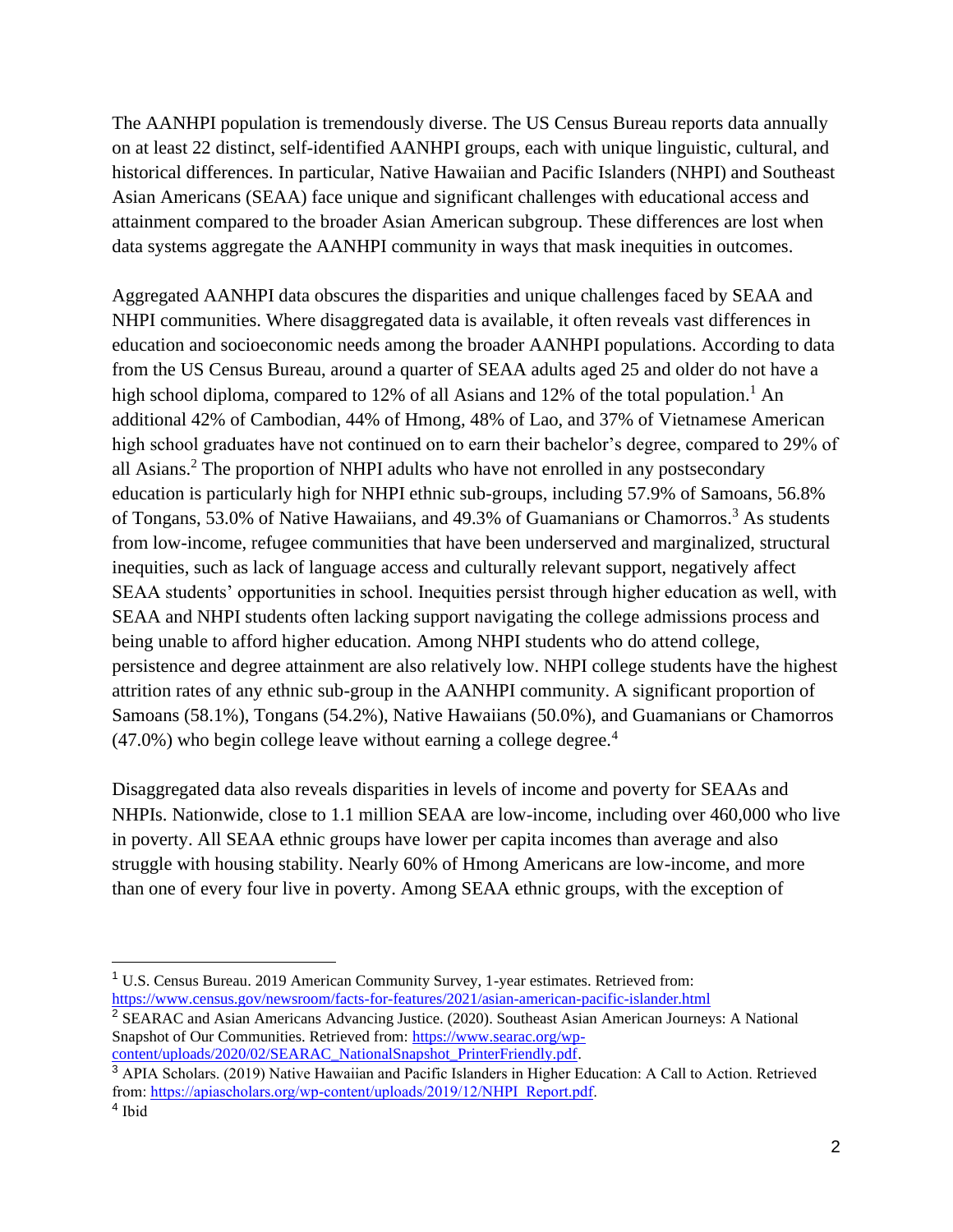Hmong Americans, renters spend more than 30% of their income on housing-related costs.<sup>5</sup> Those with home mortgages are also more likely to be housing cost burdened than average (32%). Vietnamese American mortgagors (45%) have the highest rate of being housing costburdened than all racial groups. For NHPIs, 20.5% adults report being food insecure compared to only 7.7% of White adults. The poverty rate among people who identified only as NHPI was 16.5% in 2019 compared to 10% for Asian Americans and 13% in the U.S. overall.<sup>6</sup>

Additionally, current minimum standards are insufficient for accurately capturing the entirety of the Southeast Asian American community and often only explicitly lists Vietnamese Americans while grouping over 700,000 Cambodian, Hmong, and Lao Americans as "other Asian." Similarly, the category of "Native Hawaiian and Pacific Islanders" include over 40% NH's while aggregating the experiences of the other 60% of PI's. Efforts must be taken across federal education agencies to equitably collect, analyze, and report disaggregated AANHPI data by race and ethnicity, not citizenship and nationality, in order to better inform the policy.

In 2007, the Department of Education required education agencies to collect and report data for "Asian" and "Native Hawaiian or Other Pacific Islander" in accordance with the 1997 Office of Management and Budget Standards for the Classification of Federal Data on Race and Ethnicity. In 2012, the Department issued a Request for Information to gather and share information about practices and policies regarding existing education data systems that disaggregate data on subgroups within the AANHPI student population. It found that school districts, state education agencies, and institutions of higher education consistently did not disaggregate data beyond what is required by the federal government. The rapid changes and developments among Asian American and Native Hawaiian and Pacific Islander communities necessitate that data disaggregation collection, tabulation, and reporting standards are updated, and FSA and the Department of Education must provide guidance and leadership for State and Local Education Agencies to also advance data disaggregation.

As the FSA begins to implement FAFSA simplification, we reiterate the need for you and your staff to expand the racial and ethnic subgroup categories to include, at a minimum, reported Census categories, specifically, the explicit inclusion of **Chinese, Asian Indian, Filipino, Japanese, Korean, Vietnamese, Pakistani, Cambodian, Hmong, Laotian, Thai, Taiwanese, Burmese, Bangladeshi,** and **Nepalese** sub-groups, and **Native Hawaiian, Samoan, Chamorro, Tongan, iTaukei,** and **Marshallese.** "**Other Asian**" and "**Other Pacific Islander**" should also

<sup>5</sup> SEARAC and Asian Americans Advancing Justice. (2020). Southeast Asian American Journeys: A National Snapshot of Our Communities. Retrieved from: [https://www.searac.org/wp](https://www.searac.org/wp-content/uploads/2020/02/SEARAC_NationalSnapshot_PrinterFriendly.pdf)[content/uploads/2020/02/SEARAC\\_NationalSnapshot\\_PrinterFriendly.pdf.](https://www.searac.org/wp-content/uploads/2020/02/SEARAC_NationalSnapshot_PrinterFriendly.pdf)

<sup>6</sup> Long, C. R., Rowland, B., McElfish, P. A., Ayers, B. L., & Narcisse, M. R. (2020). Food Security Status of Native Hawaiians and Pacific Islanders in the US: Analysis of a National Survey. *Journal of nutrition education and behavior*, *52*(8), 788–795.<https://doi.org/10.1016/j.jneb.2020.01.009>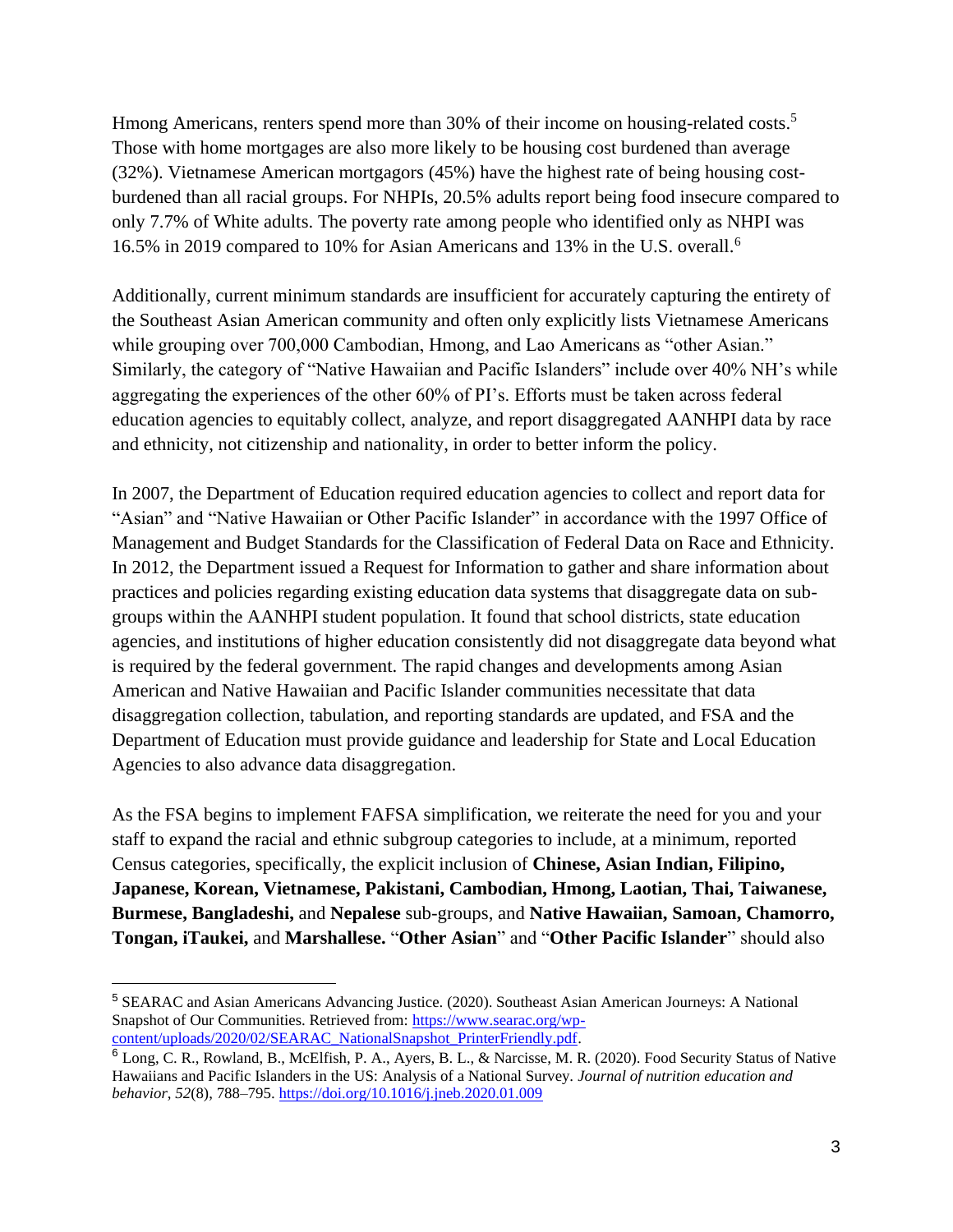be included with a write-in option as well, utilizing the evidence-based format of a "Combined Question for Race and Ethnicity with Detailed Checkboxes and Write-in Areas" because research demonstrates that this format yields the most accurate responses and the least confusion. <sup>7</sup> Where it can, the subagency can and should disaggregate further data collected further to include subgroups, such as the lu Mien and Montagnards under Asian American.

Thank you for considering our recommendations. Please contact Natalie Truong, SEARAC Education Policy Manager at [natalie@searac.org](mailto:natalie@searac.org) or Julie Ajinkya, Senior Vice President and Chief Strategy Officer of APIA Scholars at [julie.ajinkya@apiasf.org](mailto:julie.ajinkya@apiasf.org) if you have questions or comments.

Sincerely,

## **National Organizations**

AAPI Data APIA Scholars Asian Pacific American Labor Alliance, AFL-CIO Asian Pacific Americans for Higher Education Asian Pacific Partners for Empowerment, Advocacy and Leadership (APPEAL) Center for American Progress Clearinghouse on Women's Issues Empowering Pacific Islander Communities (EPIC) Feminist Majority Foundation Fred T. Korematsu Institute Higher Learning Advocates Hmong Public Health Association (HPHA) Institute for Higher Education Policy (IHEP) Japanese American Citizen's League Leadership Education for Asian Pacifics (LEAP) National Action Network National Asian American Pacific Islander Mental Health Association National Center for Learning Disabilities National Council of Asian Pacific Americans (NCAPA) National Immigration Law Center (NILC) National Women's Law Center OCA – Asian Pacific American Advocates SHK Global Health Sikh American Legal Defense and Education Fund (SALDEF)

<sup>7</sup> Marks, R. and Jones, N. (2020). "Collecting and Tabulating Ethnicity and Race Responses in the 2020 Census." Population Division, U.S. Census Bureau. Retrieved from: [https://www2.census.gov/about/training](https://www2.census.gov/about/training-workshops/2020/2020-02-19-pop-presentation.pdf)[workshops/2020/2020-02-19-pop-presentation.pdf.](https://www2.census.gov/about/training-workshops/2020/2020-02-19-pop-presentation.pdf)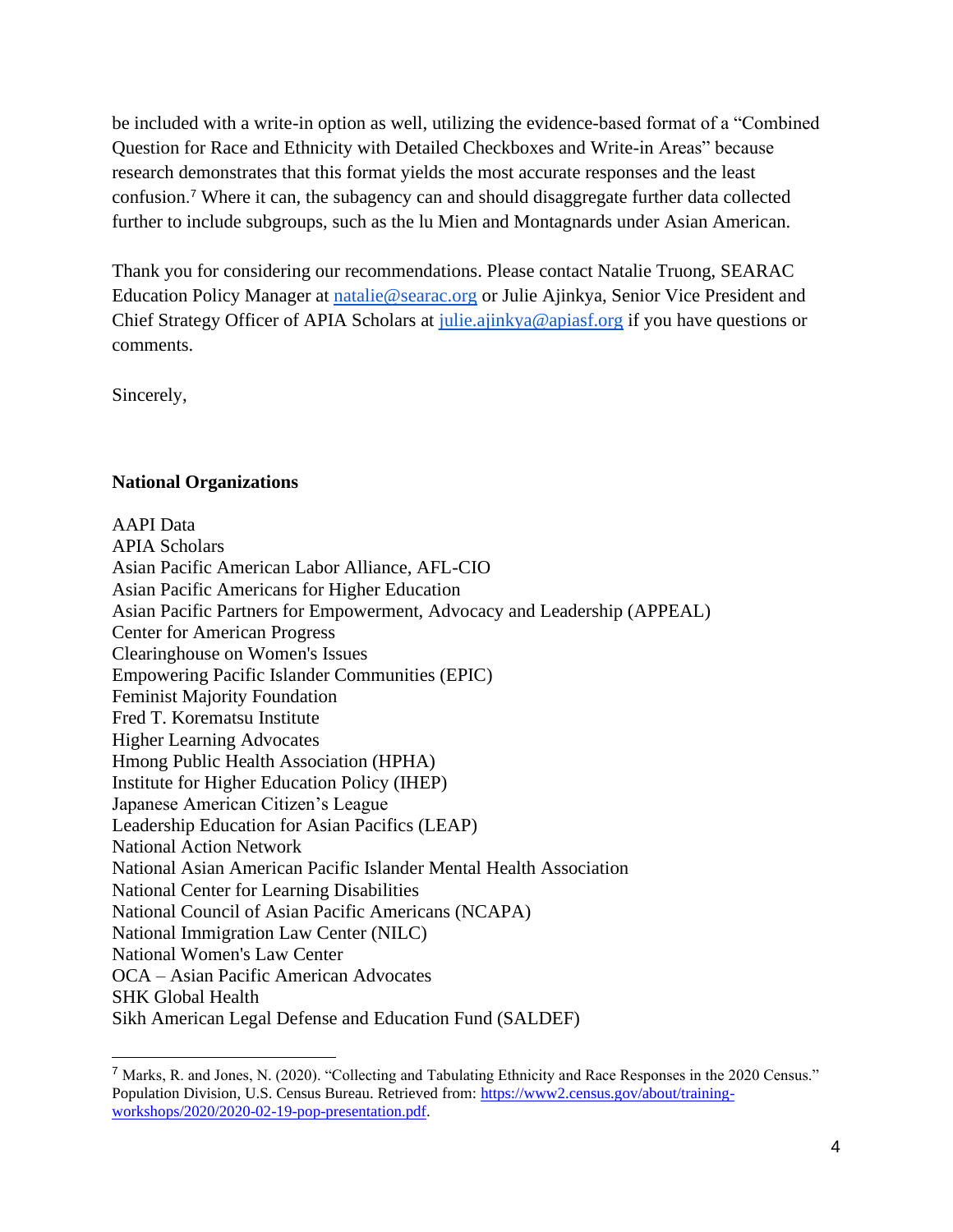South Asian Public Health Association (SAPHA) Southeast Asia Resource Action Center (SEARAC) Teach For America The Asian, Desi, Pacific Islander Collective The Education Trust The Institute for College Access & Success (TICAS) uAspire Union for Reform Judaism

## **States**

California

API Caucus at University of California, Los Angeles (UCLA), Luskin Asian American and Pacific Islander Education Association, Chabot College AYPAL: Building API Community Power California State University, Fullerton California State University, Sacramento California State University, Northridge Fresno Interdenominational Refugee Ministries (FIRM) Khmer Girls in Action Laney College

District of Columbia Georgetown University Center on Education and the Workforce

Illinois

University of Illinois, Chicago (UIC) Asian American Resource and Cultural Center

Massachusetts Asian American Resource Workshop (AARW)

Minnesota Coalition of Asian American Leaders

Nevada

Asian Community Development Council Minority-Serving Institution Student Council (MSISC) at the University of Nevada, Las Vegas One APIA Nevada University of Nevada, Las Vegas

New York Coalition for Asian American Children and Families (CACF)

Rhode Island Alliance of Rhode Island Southeast Asians for Education (ARISE)